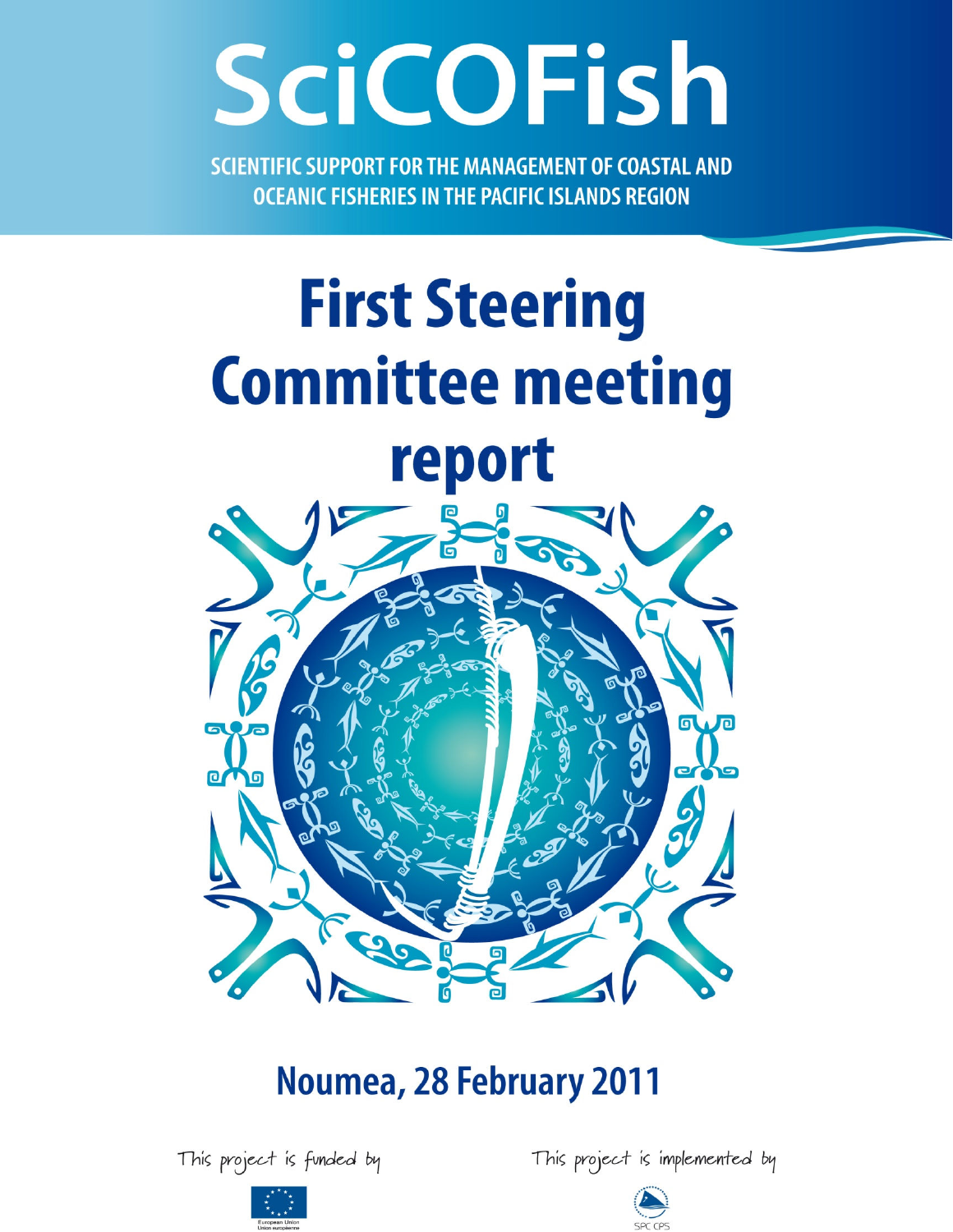The representatives of the P-ACP countries and a representative from Timor-Leste met on 28 February 2011 at the SPC Conference Center in Noumea, to hold the first Steering Committee of the EU-funded SciCOFish project.

The project Steering Committee was made of:

| <b>P-ACP</b> representatives         |                                            |
|--------------------------------------|--------------------------------------------|
| Koroa Raumea<br>$1_{-}$              | Cook Islands                               |
| $\overline{2}$<br>Valentin A. Martin | <b>Federated States of Micronesia</b>      |
| 3.<br>Sanaila Naqali                 | Fiji                                       |
| Beero Tioti<br>4.                    | Kiribati                                   |
| Monte Depaune<br>5.                  | Nauru                                      |
| James Tafatu<br>6.                   | Niue                                       |
| Leban Gisawa<br>$\tau$               | Papua New Guinea                           |
| 8.<br>Atonio P. Mulipola             | Samoa                                      |
| Joao Xavier Amaral<br>9.             | Timor-Leste                                |
| 10. Sione Vailala Matoto             | Tonga                                      |
| 11. Samasoni Finikaso                | Tuvalu                                     |
| 12. Moses Amos                       | Vanuatu                                    |
| <b>Other members</b>                 |                                            |
| 13. Jerry Huekwahin                  | Representative of the Regional Authorizing |
|                                      | Officer, P.I.F.S                           |
| 14. Mike Batty                       | Project supervisor                         |
| 15. Anne Lefeuvre                    | Project administrator                      |

The following observers involved in the project attended:

| 16. Benjamin Vives      | Representative of the Head of Delegation of the EC for the Pacific |
|-------------------------|--------------------------------------------------------------------|
| 17. Lindsay Chapman     | SPC Coastal Fisheries Programme Manager                            |
| 18. John Hampton        | SPC Oceanic Fisheries Programme Manager                            |
| <b>SciCOFish staff</b>  |                                                                    |
| 19. Being Yeeting       | Fisheries Scientist (finfish)                                      |
| 20. Kalo Pakoa          | Fisheries Scientist (invertebrates)                                |
| 21. Franck Magron       | Reef Fisheries Information Manager                                 |
| 22. Ashley Williams     | Fisheries Scientist (national scientific support)                  |
| 23. Jesus Jurado Molina | Fisheries Scientits (ecosystem modelling)                          |
| 24. Bruno Deprez        | <b>Fisheries Data Audit Officer</b>                                |
| 25. Peter Sharples      | Observer support and development Coordinator                       |
| 26. Siosifa Fukofuka    | Observer training and support Officer                              |

Other SPC and FFA members, regional organizations, and SPC staff also attended, as observers.

The participants had been provided with background documents: a brief SciCOFish project description, the "SciCOFish 2010 work plan and cost estimate" and the "Year 1 progress report and year 2 work plan".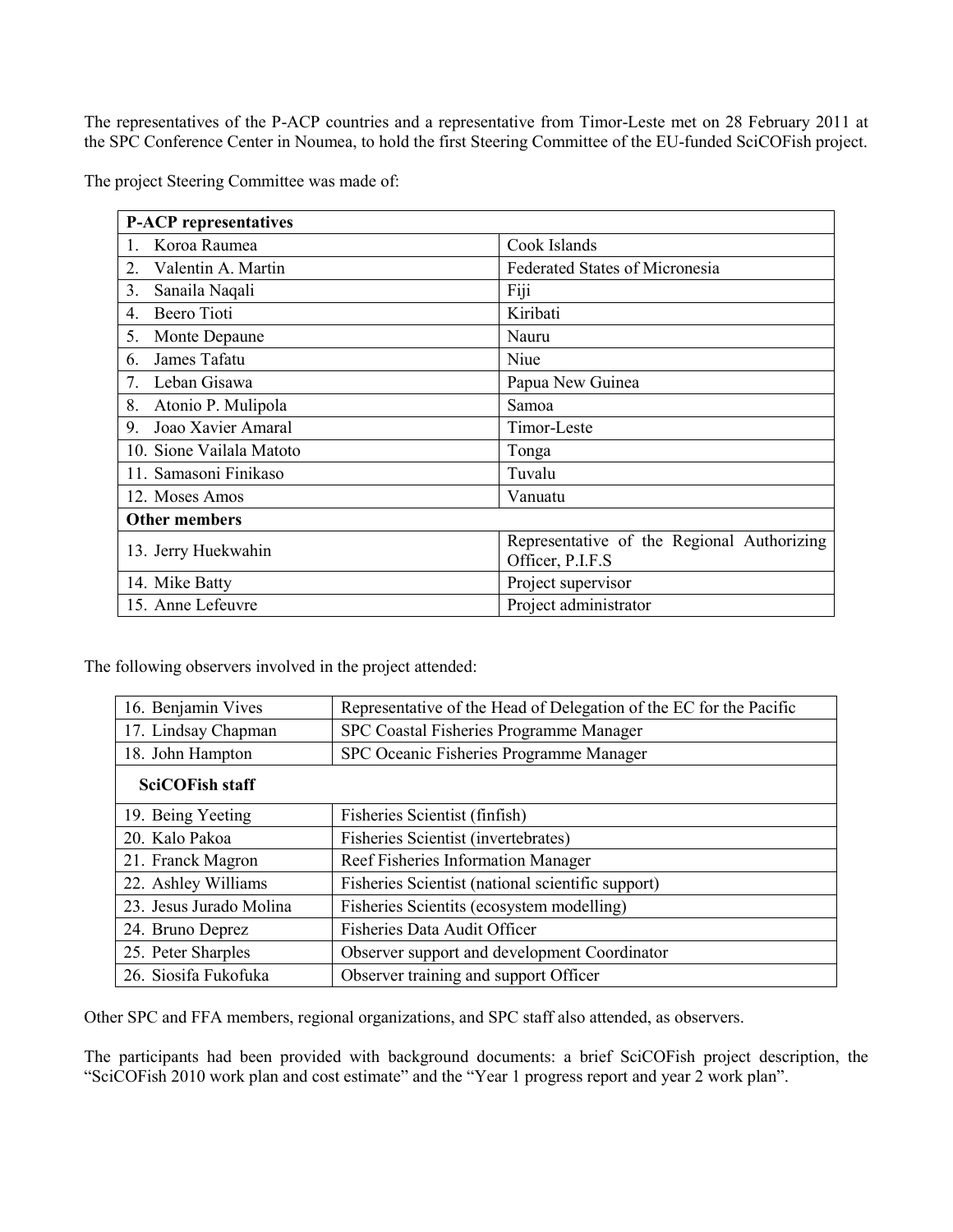#### Brief on project design and status

After the Fiji delegate opened the Steering Committee with a prayer, Mike Batty, Director of the Fisheries, Aquaculture and Marine Ecosystem Division and SciCOFish project supervisor, commenced the meeting with a presentation on the support of European Union for the Pacific region, particularly through the 3 actual projects concerning SPC FAME Division work: SciCOFish, DevFish2 and Scifish.

He explained that the purpose of the steering committee is to give the P-ACP representatives and other steering committee members an overview of the SciCOFish Project and its expected results, to advise them on the 2010 activities and to receive guidance from countries to identify the priorities for 2011 (year 2 of the project) work programme.

#### SciCOFish coastal fisheries component – Component 2

After the confirmation of Mike Batty as Chairman, Lindsay Chapman, Coastal Fisheries Programme Manager, presented the 2010 activities of the SciCOFish project's component 2 and the planned activities for 2011. The objective of component 2 is that P-ACP governments, private sector and communities are equipped to monitor coastal fisheries, to provide scientific advice in support of sustainable management of these resources.

All participants welcomed the evolution of the SciCOFish work to national capacity building, allowing national staff to undertake surveys and analyses themselves. The countries that benefited from capacity building on invertebrates, finfish or aquarium fisheries assessment in 2010 confirmed the high value of this kind of technical assistance.

Requests for future assistance to be included in work plans have been submitted and could be summarised as:

 $\triangleright$  Request 1: assistance on invertebrates' assessment, especially for sea cucumbers, leading to management advice has been sought particularly by Vanuatu, Tuvalu, Nauru, Samoa and Cook Islands.

 $\triangleright$  Request 2: representatives expressed interest for capacity building on aquarium fisheries management (Vanuatu, Tuvalu, PNG and Tonga) and finfish (Nauru, Samoa and Cook Islands).

Concerning these 2 requests, it has been decided that SPC staff and representatives should meet during the week to identify exact country needs and to plan the schedule for future work plans, as the SPC Coastal Fisheries Programme can only assist 3 or 4 countries per year on each technical issue (finfish, invertebrates and aquarium fish).

 $\triangleright$  Request 3: representatives expressed interest for assistance on databases management and export data (FSM and Kiribati)- on fish aquarium trade (PNG) and -catch and effort (PNG).

 $\triangleright$  Request 4: various countries asked if it was possible to provide assistance and advice with socioeconomic assessment (Samoa and Nauru).

 Request 5: Kiribati, Niue, Timor-Leste and Nauru are interested in the implementation of scholarships and training to balance the possible lack of technical knowledge in countries. This is an activity that was not initially planned under the SciCOFish project and CFP will think about how to accommodate this request.

 $\triangleright$  Request 6: Vanuatu asked if assistance on reviewing national policies and legislation could be provided under the SciCOFish project. This could not be provided under the SciCOFish project, but could be provided through other CFP activities.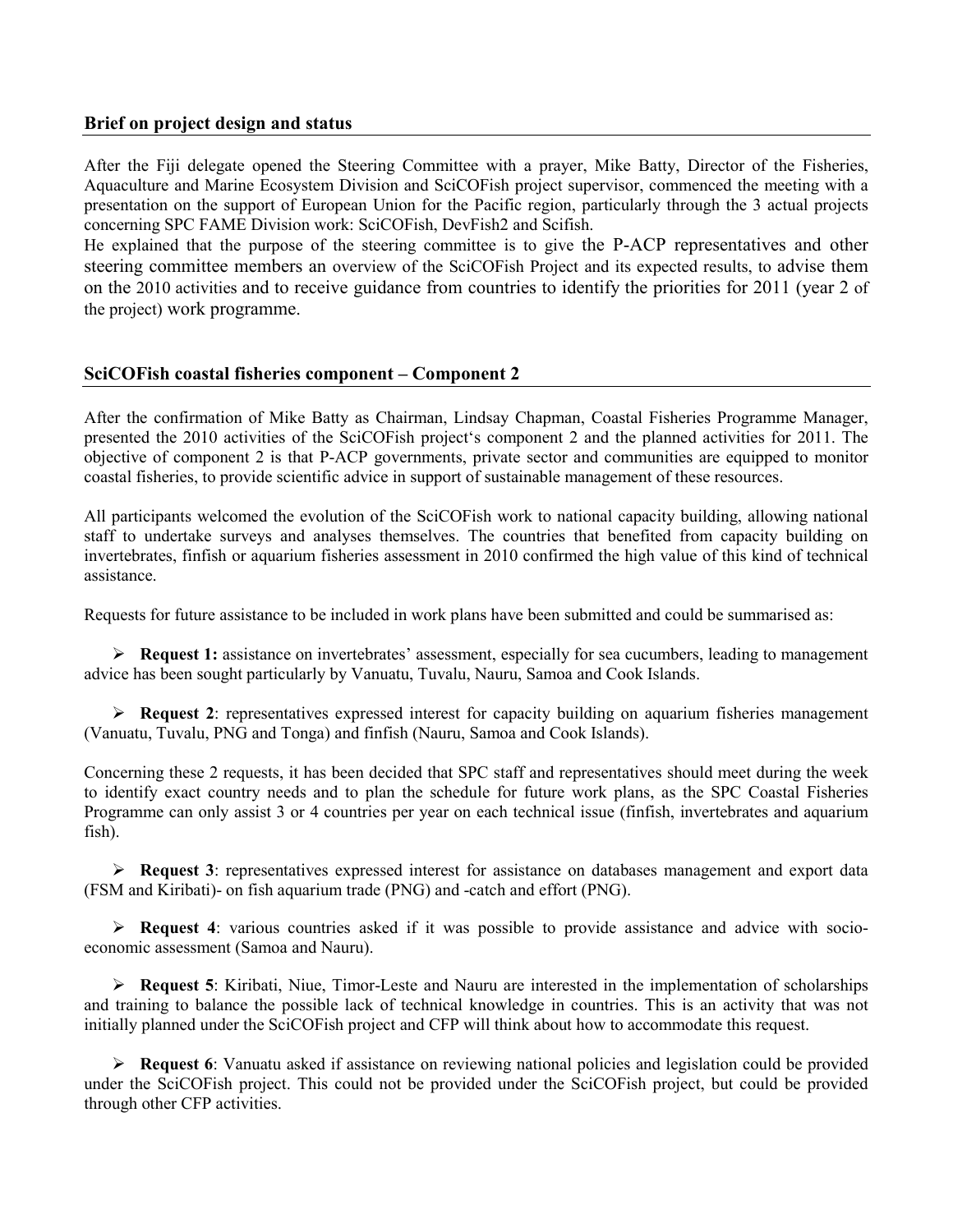$\triangleright$  Request 7: assistance on capacity building was sought on stock assessment and data analysis for deep water snapper (Vanuatu and Samoa).

 $\triangleright$  Request 8: The results of the gender analysis were welcomed and the representatives expressed their interest in implementing the recommendations of the study, as a cross-cutting issue of the SciCOFish project. SPC proposed it would implement of these recommendations through the 2011 work plan and work plans for future years.

There were a range of other requests covering export of tuna and capacity building in this area: fish aggregation device (FAD) assistance, assistance to the private sector for tuna fisheries, and tools for monitoring control and surveillance issues. It was suggested that most of these activities could be picked up under the Devfish2 project.

#### SciCOFish oceanic fisheries component – Component 1

"Pacific ACP governments, the FFA and the WCPFC will be provided with scientific data, modeling and advice on oceanic fisheries to underpin their management decision making and strategic positioning" is the expected result of the SciCOFish component 1. John Hampton, Oceanic Fisheries Programme Manager, presented the logframe and indicators related to this result of the SciCOFish component 1 and achievements of the 2010 work plan and expected achievements of the draft 2011 plan.

Niue and Tuvalu thanked the OFP for the utility of TUFMAN software, noting its use in generating information reports for Ministers. Vanuatu also noted the positive capacity building they benefited from on stock assessment, and FSM stressed the good collaboration with SPC for observer data entry at national level.

All representatives had questions and comments that will help refine the 2011 work plan.

 $\triangleright$  Request 9: technical assistance for observer training was sought (Vanuatu, Tuvalu, FSM and Timor-Leste). OFP will respond to these requests and additional training will now also focus on longline fishing to take into account the requirements to increase observer coverage of longline vessels. Countries also supported the approach of training observer trainers.

Request 10: interest was confirmed on recording of by-catch and discards (Niue), which is a key indicator of the SciCOFish project, and is related also to the observer program in that it is the only way to collect data on by-catch and discards.

 $\triangleright$  Request 11: Timor-Leste expressed its national needs on advice for the finalization of a Fisheries management plan and on capacity building for the use of OFP software (TUFMAN) for tuna fisheries management.

 $\triangleright$  Request 12: countries (Cook Islands and Tuvalu) are particularly interested in ecosystem modeling and climate change and wish to see SEAPODYM applied to this issue as soon as possible.

 $\triangleright$  Request 13: update of National Tuna Fisheries Status Report has been requested (Niue) and the new concept of OFP concerning these reports should answer this need.

 $\triangleright$  **Request 14:** Niue asked for advice on skipjack range contraction.

 $\triangleright$  Request 15: it was asked if, in terms of capacity building, OFP could propose formal qualifications as well as attachments (Samoa).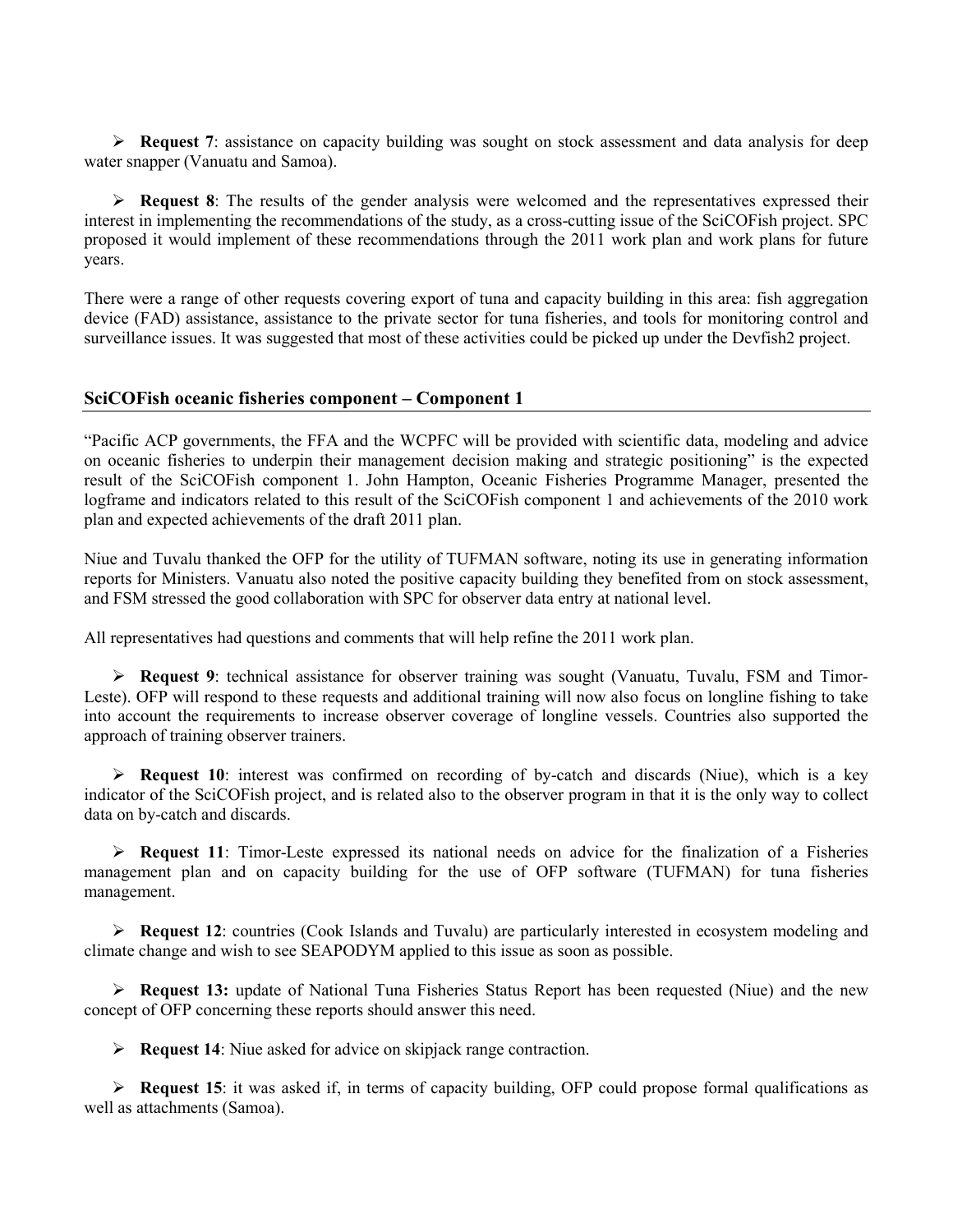Request 16: Vanuatu wishes to see data management systems for artisanal tuna fishing.

 Request 17: American Samoa, as observer, asked for assistance on stock assessment and it was confirmed they could benefit indirectly from the project.

#### SciCOFish Steering Committee conclusion

The SciCOFish Steering Committee approved the 2011 Work Programme, subject to the above suggestions that will be incorporated as far as the budget allows. It was agreed that the requests from the countries could also be included in the next years work plans and that representatives would meet SPC specialists during the following week to specify their needs and plan the activities.

After about 3 hours of presentations and discussions the SciCOFish Steering Committee meeting was declared closed.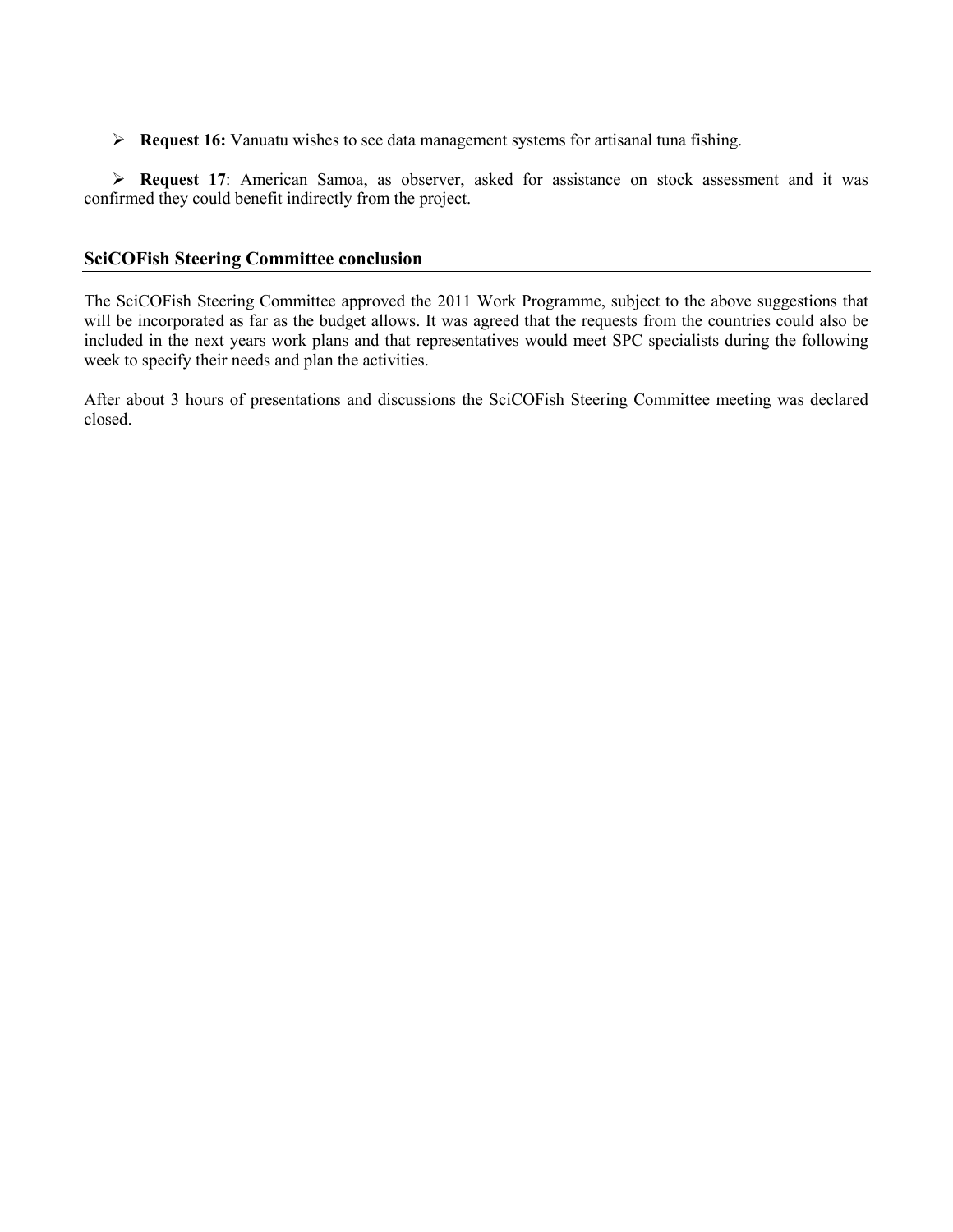| Performance and success<br>Target 2014<br>indicators                                                                                                                                                        | Planned activities for 2010 | Progress /issues                                                                                                                                                                                                                                                                                                                                                                                                                                                                             | Action required for 2011 |
|-------------------------------------------------------------------------------------------------------------------------------------------------------------------------------------------------------------|-----------------------------|----------------------------------------------------------------------------------------------------------------------------------------------------------------------------------------------------------------------------------------------------------------------------------------------------------------------------------------------------------------------------------------------------------------------------------------------------------------------------------------------|--------------------------|
|                                                                                                                                                                                                             |                             | Overall objective: conservation and sustainable use of coastal and oceanic fisheries resources in the Pacific Islands region                                                                                                                                                                                                                                                                                                                                                                 |                          |
| sustainable yield) or lower, for<br>bigeye tuna reduced to at least<br>associate with the maximum<br>Fmsy (the fishing mortality<br>the level required to reach<br>Effort on yellowfin and<br>both species  |                             | area is currently estimated to be fished at<br>be too high in the equatorial zone, where<br>are concerns that exploitation rates may<br>levels less than MSY. However, there<br>Yellowfin tuna in the overall WCPFC<br>most of the catch is taken. For bigeye<br>tuna, fishing mortality continues to                                                                                                                                                                                        |                          |
| Tuna discards by purse seiners<br>catch (<12,000 t) confirmed<br>by 100% observer coverage<br>reduced to less than 1% of                                                                                    |                             | assessments will be undertaken by SPC<br>Observer coverage for 2010 is believed<br>in-country and at SPC. This has largely<br>assessment. New yellowfin and bigeye<br>flows to SPC and data processing have<br>been slowed by lack of resources both<br>exceed MSY levels by approximately<br>budget and rapid data assimilation in<br>to be close to 100%; however, data<br>been rectified by the 2011 WCPFC<br>recommended on the basis of the<br>50%, and reductions have been<br>in 2011 |                          |
| measureable signs of recovery<br>measures adopted in each of 5<br>monitoring (indicators to be<br>established under this project)<br>At least some management<br>observed in baseline<br>coastal areas with |                             | and discards will be produced for SC7 in<br>2011 is expected. Estimates of by-catch<br>Baseline data being collected in Tonga<br>for trochus and beche-de-mer<br>August 2011                                                                                                                                                                                                                                                                                                                 |                          |

**ANNEX 1: description of activities 2010** ANNEX 1: description of activities 2010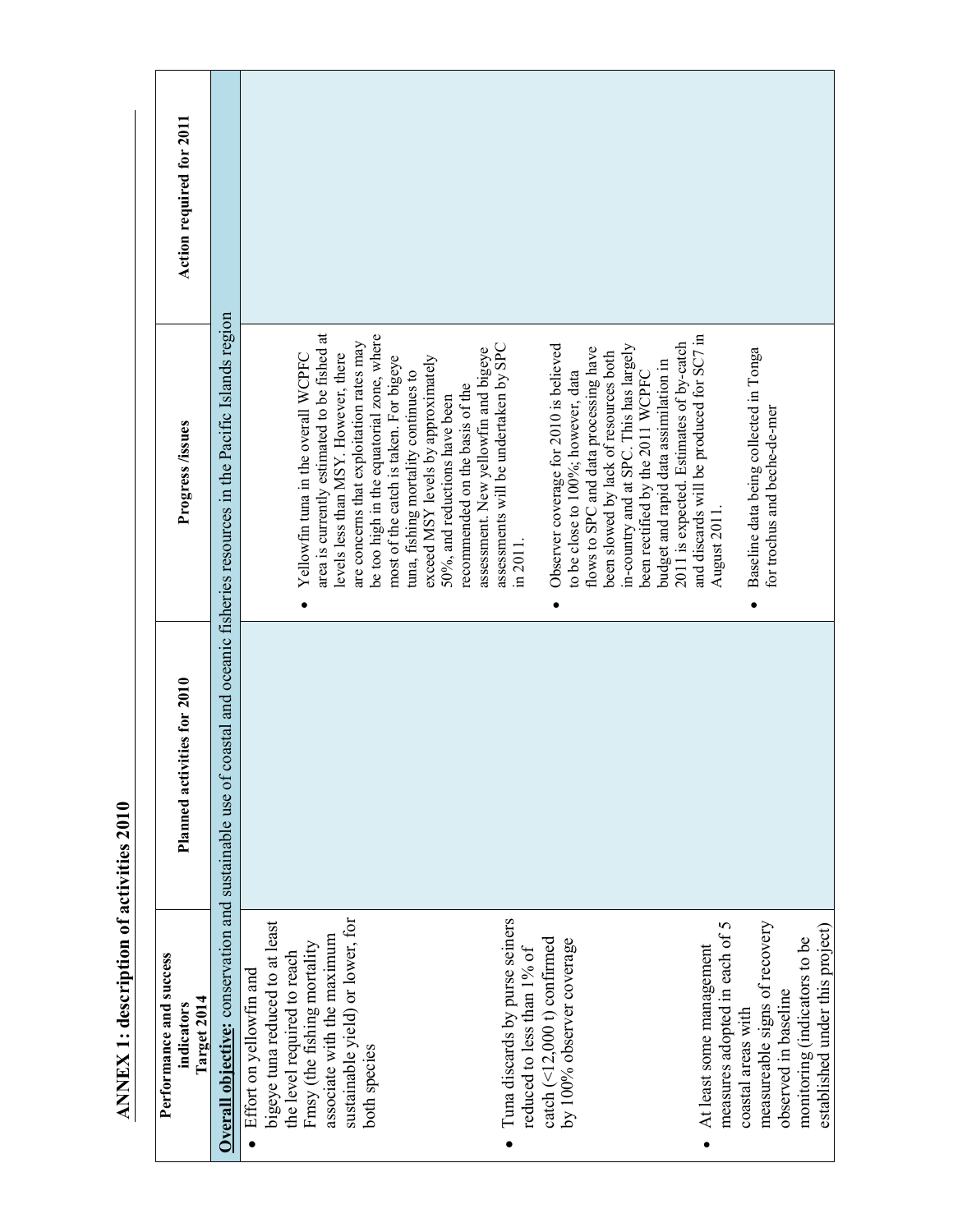| Action required for 2011                             | ientific basis for management advice and decision making in oceanic and coastal fisheries |                                                                                                                                                                                                                                                              |                                                                                                                                                                                                                                                                                                                       |                                                                                                                      | Result 1: P-ACP governments, the FFA and the WCPFC are provided with scientific data, modeling, and advice to underpin their management decision |                        | Continuation of observer training<br>Continuation of trainers' training<br>Continuation of debriefers'<br>for all P-ACP countries                                | Production of training tools<br>Organisation of ROCW<br>training                                                                                                 |
|------------------------------------------------------|-------------------------------------------------------------------------------------------|--------------------------------------------------------------------------------------------------------------------------------------------------------------------------------------------------------------------------------------------------------------|-----------------------------------------------------------------------------------------------------------------------------------------------------------------------------------------------------------------------------------------------------------------------------------------------------------------------|----------------------------------------------------------------------------------------------------------------------|--------------------------------------------------------------------------------------------------------------------------------------------------|------------------------|------------------------------------------------------------------------------------------------------------------------------------------------------------------|------------------------------------------------------------------------------------------------------------------------------------------------------------------|
| Progress /issues                                     |                                                                                           | presented in 2010 were accepted by SC6<br>at the leading edge of international best<br>assessment found that assessment to be<br>Skipjack and bigeye stock assessments<br>and subsequently by the WCPFC. A<br>peer review of the 2009 yellowfin<br>practice. | 2010 when the 100% coverage became a<br>previous years. This is likely to further<br>increase as data back logs are cleared,<br>indicated by data received at SPC) in<br>and will of course increase greatly in<br>2009 is currently $13.4\%$ , similar to<br>Purse seine observer coverage (as<br>full-time measure. | Pohnpei, FSM (finfish) on management<br>Working with both Tonga (inverts) and<br>advice                              |                                                                                                                                                  | 1.1. Observer training | Marshall Islands, Mauru and Palau: 14<br>Basic observer course for all gears in<br>observers and 2 observer trainers<br>FSM (11/10 to 12/11) for FSM;<br>trained | Footage for production of training tool, a<br>Assistance for basic observer course for<br>"Mini" ROCW in Cairns $(22-24/07)$<br>all gears in PNG (1/11 to 26/11) |
| Planned activities for 2010                          |                                                                                           |                                                                                                                                                                                                                                                              |                                                                                                                                                                                                                                                                                                                       |                                                                                                                      |                                                                                                                                                  |                        | in FSM and observer<br>provided to several<br>north Pacific ACPs<br>debriefer training p<br>· Observer training                                                  | • Observer coordinators workshop<br>(ROCW)                                                                                                                       |
| Performance and success<br>Target 2014<br>indicators | <b>Project purpose:</b> to provide a reliable and improved sc                             | WCPFC Scientific Committee<br>assessment results for 4 main<br>Commission for decision-<br>tuna species accepted by<br>100% of project stock<br>and forwarded to full<br>making                                                                              | Observer coverage rates reach<br>vessels) with no decrease in<br>2012 (100% for purse seine<br>regionally-agreed levels by<br>data quality<br>$\bullet$                                                                                                                                                               | with project recommendations<br>management measures in line<br>At least 5 P-ACP countries<br>adopt coastal fisheries | making and strategic positioning                                                                                                                 |                        | observer trainers and 10 observer<br>300 observers trained, 10                                                                                                   | debriefers operational                                                                                                                                           |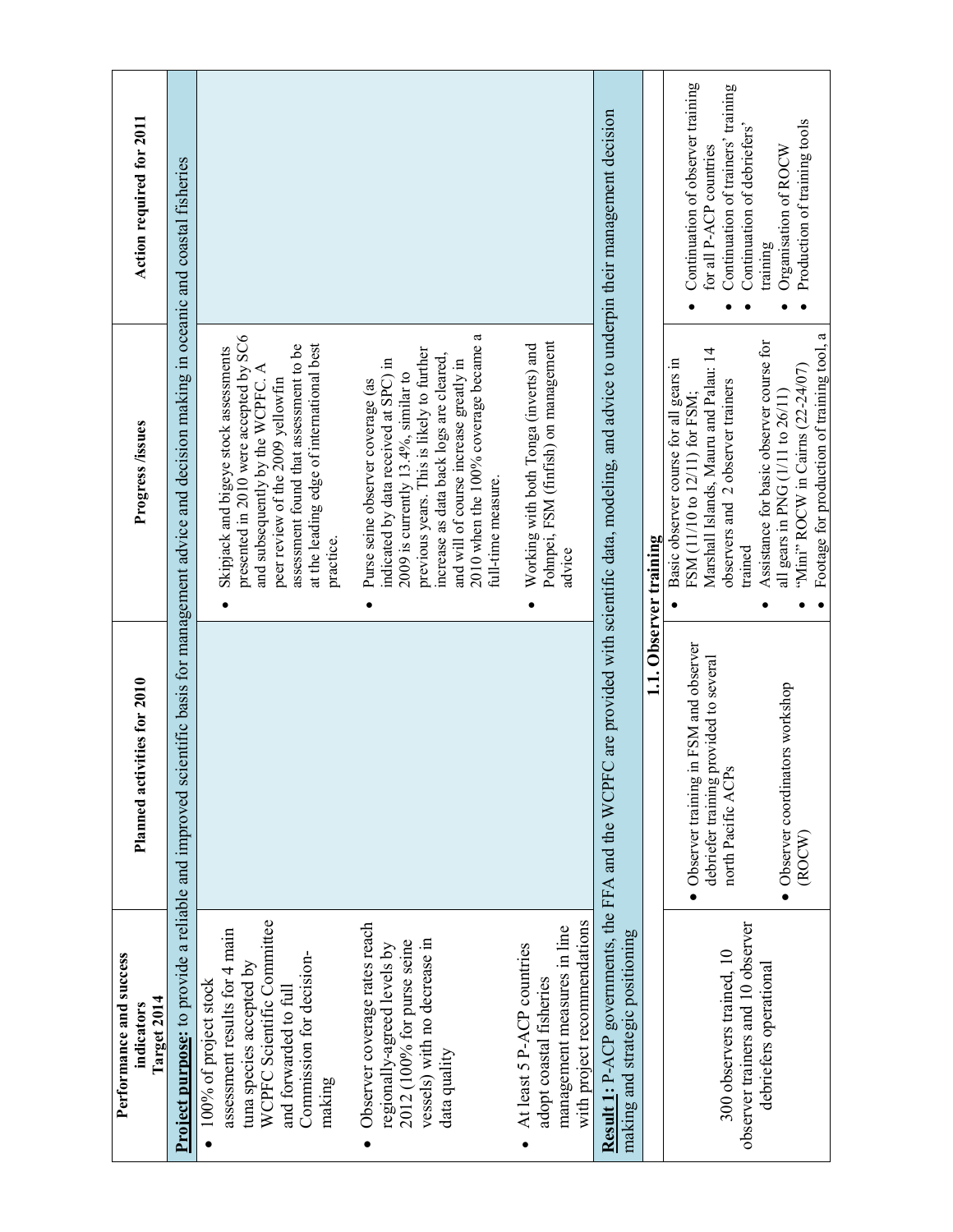| Action required for 2011                             |                                     |                                          | Ensuring, that national databases<br>are operational                              | Systematic in-country audits with<br>Reviewing national reporting<br>data audit officer        | countries provide their data as per<br>system to WCPFC to ensure that<br>their obligation              |                                               | Continuation of RWSA             | production for region-wide          | advice on tuna fishery              | production for national advice on<br>Continuation of NTFSR                  | tuna fishery                        | Introduction of the bioeconomic          | advice in the NTFSR                 | Capacity building at national<br>level on stock assessment                    |                                                          | Model validation experiments for<br>characterise vulnerability of tuna<br>formats to ensure they best meet<br>First national report drafted and<br>skipjack, bigeye, yellowfin and<br>albacore tuna's required before<br>Drafting and then reviewing of<br>analyses can be undertaken to<br>Regional & National report<br>resources to environmental<br>the needs of ACPs and the<br><b>SCICOFISH PP</b><br>variability |
|------------------------------------------------------|-------------------------------------|------------------------------------------|-----------------------------------------------------------------------------------|------------------------------------------------------------------------------------------------|--------------------------------------------------------------------------------------------------------|-----------------------------------------------|----------------------------------|-------------------------------------|-------------------------------------|-----------------------------------------------------------------------------|-------------------------------------|------------------------------------------|-------------------------------------|-------------------------------------------------------------------------------|----------------------------------------------------------|-------------------------------------------------------------------------------------------------------------------------------------------------------------------------------------------------------------------------------------------------------------------------------------------------------------------------------------------------------------------------------------------------------------------------|
| Progress /issues                                     | purse-seine observer training video | 1.2. Integrated tuna fisheries databases | Presentation of dataaudit workbooks for<br>logsheet and port sampling systems     | Recruitment of the data audit officer<br>(December 2010)                                       | Kiribati, Tuvalu and Vanuatu attached<br>4 national tuna data officers, from<br>to SPC HQ for training | 1.3. Bioeconomic modeling and national advice | Samoan NTFSR completed, with     | national advice on stock assessment | NTFSR in progress for 4 other ACP   | Islands, Kiribati and Marshall Islands)<br>countries (Cook Islands, Solomon | 2 RWSA completed for bigeye and     | skipjack tuna                            | A regional paper produced with FFA, | with bioeconomic modelling advice for<br>bigeye, yellowfin and skipjack tuna) | 1.4. Ecosystem modeling of management and climate change | Ecosystem modeller recruited to prepare<br>skipjack completed under CLS contract<br>First experiment using high resolution<br>oceanographic and fishing data for<br>outcomes for regional and national<br>(SEAPODYM development)<br>advice from 6 February 2011                                                                                                                                                         |
| Planned activities for 2010                          |                                     |                                          | for national tuna data audits and auditing<br>Procedures developed and documented | systems for national port sampling and<br>log sheets programmes trialled in one<br>Pacific ACP | officer from one ACP<br>SPC HQ for training<br>country attached to<br>· National tuna data             |                                               |                                  |                                     | National tuna fishery status report | countries, at least one involving in<br>(NTFSR) completed for 2 ACP         | country stakeholder consultation by | project staff and attachment training of | national staff at SPC HQ            |                                                                               |                                                          | Consultancy work on the SEAPODYM<br>model to further develop the software<br>for the provision of national-level<br>analyses                                                                                                                                                                                                                                                                                            |
| Performance and success<br>Target 2014<br>indicators |                                     |                                          | National tuna fisheries databases<br>operational in 15 P-ACPs                     | Tuna data audits conducted for at<br>least 10 P-ACPs                                           | WCPFC as per their obligations<br>14 P-ACP's report data to                                            |                                               | 10 region-wide stock assessments | (RWSA) for key tuna species,        | using the latest updated data,      | provided to decision-makers                                                 | during 2010-2013                    |                                          | 1 regional and 10 national reports  | providing bioeconomic modelling<br>advice                                     |                                                          | (including Timor Leste) providing<br>1 regional and 10 national reports<br>vulnerability to environmental<br>variability including climate<br>advice on tuna resource<br>change                                                                                                                                                                                                                                         |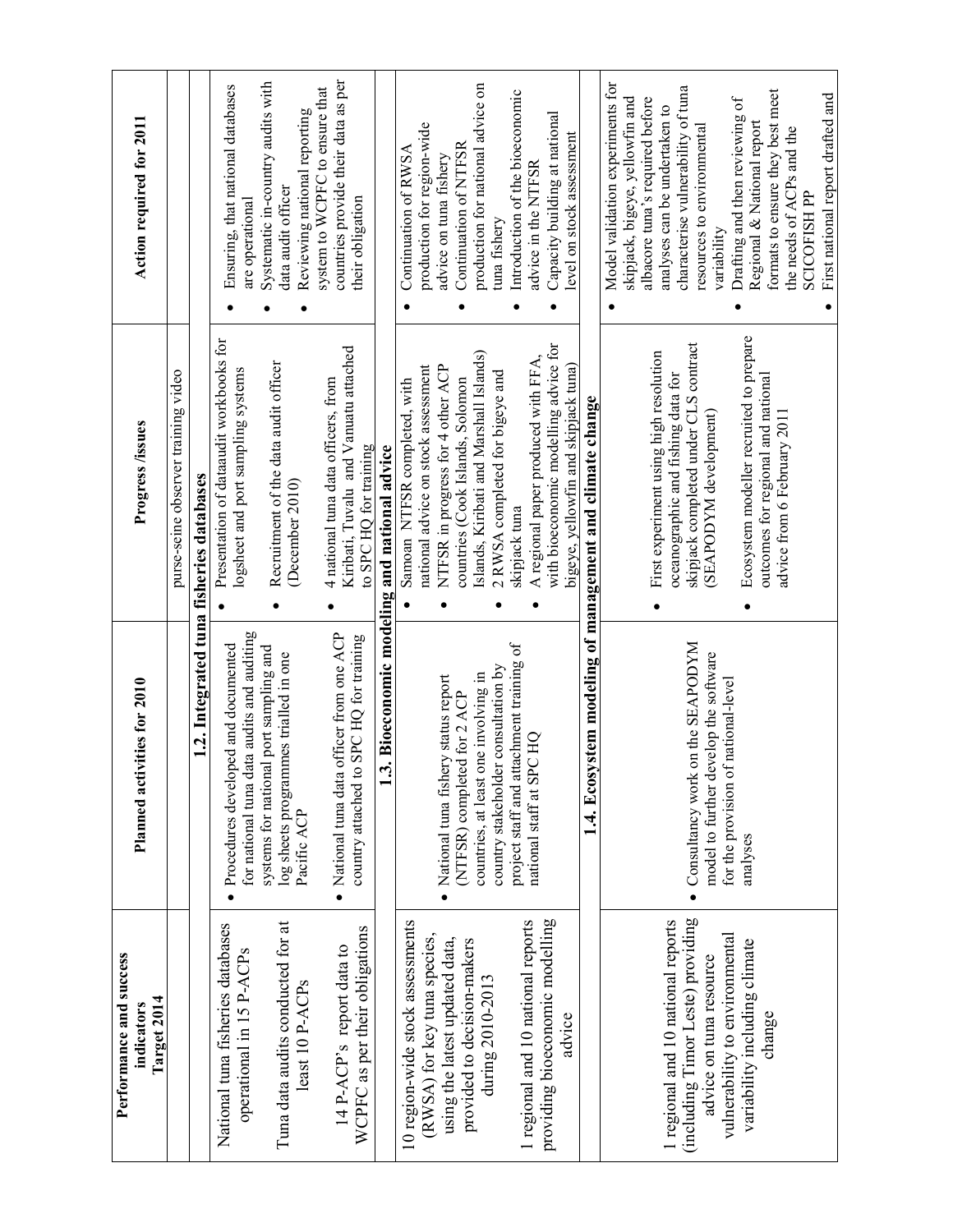| Action required for 2011                             | sent for review |                                              | Cruise plan (location and timing)<br>Contractual arrangements with<br>and selection of suitable vessel<br>charter vessel(s) completed<br>and science staff for cruise |                                                                                                                                                                                                                                                                                                                                                                                                                                                    |                                       | Incorporate monitoring priorities<br>in future JCS documents                    | Continue to prioritise monitoring<br>needs in other P-ACPs                                                                                                  |                                                                     | Expand to other P-ACPs                                                                                                                  | Expand to other P-ACPs                                                                                                     | Need for follow-up workshop for<br>invited experts to develop<br>standardised monitoring<br>methodologies                                                          |
|------------------------------------------------------|-----------------|----------------------------------------------|-----------------------------------------------------------------------------------------------------------------------------------------------------------------------|----------------------------------------------------------------------------------------------------------------------------------------------------------------------------------------------------------------------------------------------------------------------------------------------------------------------------------------------------------------------------------------------------------------------------------------------------|---------------------------------------|---------------------------------------------------------------------------------|-------------------------------------------------------------------------------------------------------------------------------------------------------------|---------------------------------------------------------------------|-----------------------------------------------------------------------------------------------------------------------------------------|----------------------------------------------------------------------------------------------------------------------------|--------------------------------------------------------------------------------------------------------------------------------------------------------------------|
| <b>Progress /issues</b>                              |                 | alidate key model parameters through tagging | Moved to 2011                                                                                                                                                         |                                                                                                                                                                                                                                                                                                                                                                                                                                                    | 2.1. Conduct stakeholder consultation | monitoring identified as a priority area,<br>8 of 17 current JCS documents have | Kiribati to prioritise monitoring needs,<br>Corresponded with Niue, Samoa and<br>plus visits to Vanuatu and Tonga<br>mainly for invertebrates               | 2.2. Develop local capacity to implement field monitoring protocols | Surveys and monitoring of invertebrates<br>identified for Tonga, Vanuatu and for<br>finfish (including aquariums fish) in<br><b>FSM</b> | Training provided in Tonga for trochus<br>and Beche-de-mer surveys, and in<br>Pohnpei for finfish survey<br>methodologies  | November to 3 December), with good<br>Workshop undertaken in Noumea (29<br>progress, especially in forming new<br>partnerships                                     |
| Planned activities for 2010                          |                 | 1.5. V                                       | tuna in the central<br>a tagging cruise<br>$\bullet$ One-two month tun<br>focusing on bigeye<br>Pacific                                                               | and training to monitor coastal fisheries, scientific advice to inform management decisions, and development of in-country capacity to evaluate<br><b>Result 2:</b> P-ACP governments, private sector and communities are equipped to monitor coastal fisheries to provide scientific advice in support<br>of sustainable management of these resources. P-ACP governments, private sector and communities will be provided with technical methods |                                       | Staff will travel to countries to do<br>needs-assessment of the types of        | monitoring assistance that is needed to<br>needs, with the use of consultant(s) to<br>address their specific management<br>assist in this process if needed |                                                                     | requests are received or identified for<br>Staff will commence fieldwork when<br>specific monitoring or assessment                      | management decisions, with the use of<br>consultant(s) to assist in this process if<br>work necessary for making<br>needed | A regional workshop with NGOs and<br>others involved in the collection of<br>invertebrates or<br>coastal fisheries monitoring data<br>covering finfish,<br>habitat |
| Performance and success<br>Target 2014<br>indicators |                 |                                              | 5,000 tuna tagged of which 80%<br>are bigeye <sup>1</sup>                                                                                                             | their effectiveness.                                                                                                                                                                                                                                                                                                                                                                                                                               |                                       |                                                                                 | Country specific needs prioritised<br>for all P-ACPs                                                                                                        |                                                                     |                                                                                                                                         | implemented and sustained in at<br>Standard monitoring protocols<br>least 5 P-ACPs                                         |                                                                                                                                                                    |

<sup>1</sup> Suggested indicator: non provided in Contribution Agreement Suggested indicator: non provided in Contribution Agreement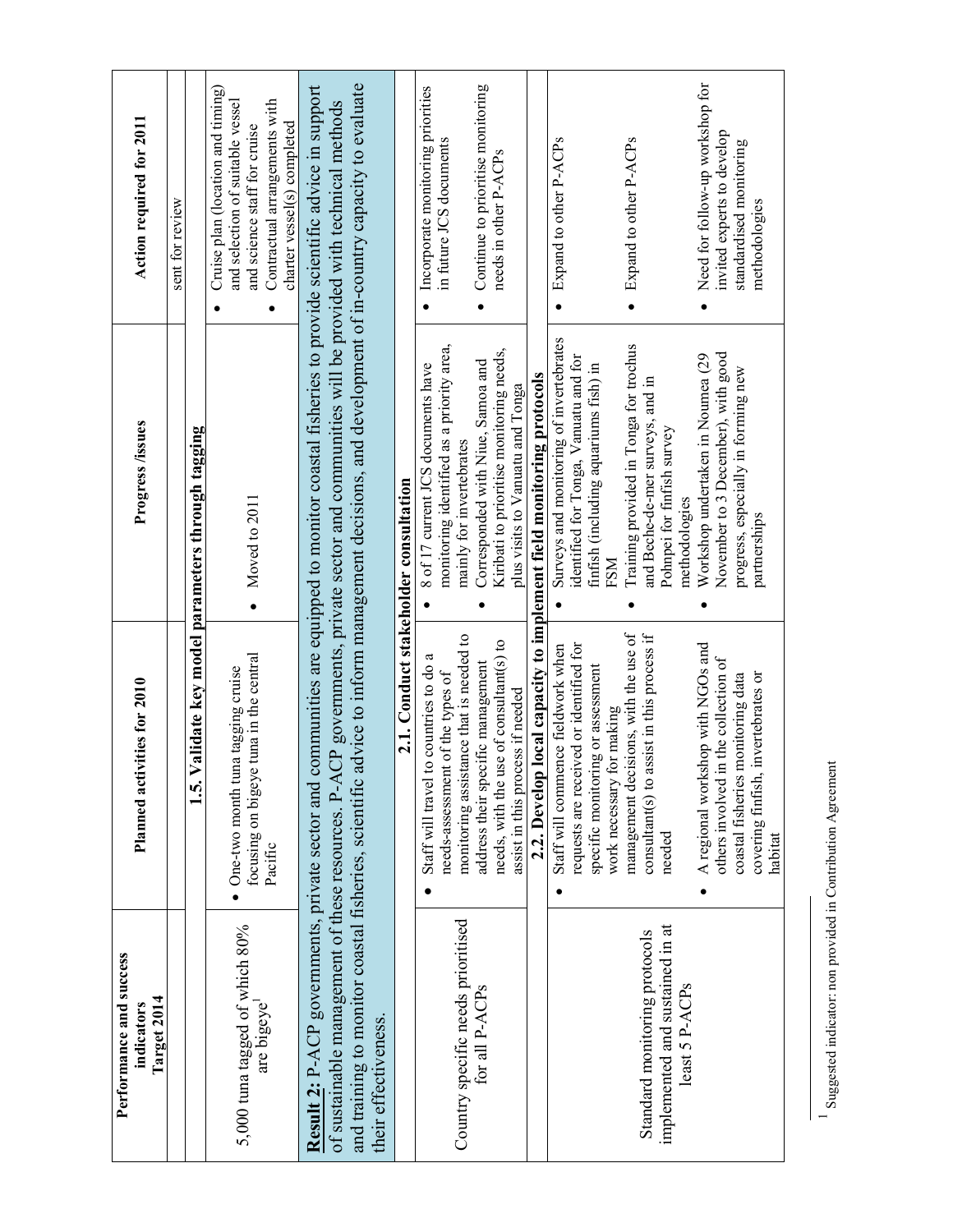| Performance and success<br>Target 2014<br>indicators                                          | Planned activities for 2010                                                                                                                                                                                                                                  | Progress /issues                                                                                                                                                                                    | Action required for 2011                                                              |
|-----------------------------------------------------------------------------------------------|--------------------------------------------------------------------------------------------------------------------------------------------------------------------------------------------------------------------------------------------------------------|-----------------------------------------------------------------------------------------------------------------------------------------------------------------------------------------------------|---------------------------------------------------------------------------------------|
|                                                                                               | At least one national or sub-regional<br>collection and<br>ig monitoring<br>workshop coverin<br>protocols or data<br>analysis                                                                                                                                | 2 week workshops held in both Tonga<br>(inverts) and FSM (finfish) as part of<br>introducing survey methodologies                                                                                   | Expand to other P-ACPs<br>$\bullet$                                                   |
|                                                                                               | so these will be reviewed, finalised and<br>invertebrates. Draft manuals exist from<br>and CoFish projects,<br>finfish, and survey methodologies for<br>underwater visual census (UVC) for<br>Manuals to be produced to cover<br>the PROCFish/C<br>published | Activity deferred to 2011 to allow for<br>further input to the standardisation of<br>UVC monitoring methodologies                                                                                   | workshop of experts on UVC<br>Finalise manuals following<br>survey methodologies      |
|                                                                                               |                                                                                                                                                                                                                                                              | 2.3. Develop and implement secondary data collection protocols                                                                                                                                      |                                                                                       |
| provided for backup from at least<br>maintained and national data<br>Regional data repository | Commence the development of<br>monitoring approaches that are<br>databases modules for specific                                                                                                                                                              | Progress made on developing a database<br>module for export data, with a focus on<br>undertaken in Fiji, Tonga and Vanuatu<br>aquariums products, with trials to be<br>to refine and finalise       | Trials to be undertaken in Fiji,<br>Tonga and Vanuatu to test<br>database suitability |
| 5 countries/fisheries                                                                         | identified from the workshop or from<br>country needs assessments                                                                                                                                                                                            | secondary monitoring protocols, so this<br>to be included in expert consultations<br>More input required for developing                                                                             | Include activity in workshop of<br>experts for monitoring<br>methodologies            |
|                                                                                               |                                                                                                                                                                                                                                                              | 2.4. Develop management advice                                                                                                                                                                      |                                                                                       |
|                                                                                               |                                                                                                                                                                                                                                                              | provided to Tonga prior to survey work<br>undertaking analysis of finfish survey<br>Preliminary management advice<br>and training being undertaken<br>Attachment trainee from FSM                   | Expand to other P-ACPs                                                                |
| Assessments and management<br>recommendations given for at<br>least 5 major coastal fisheries | developing management advice and/or<br>Staff and consultants will be used for<br>plans where there is an urgent need<br>and countries are equipped and<br>prepared to do thi                                                                                 | Pomacentridae Red List Workshop-To<br>assess the conservation status of the<br>Attended and participated in IUCN<br>data for management purposes<br><b>Additional activities</b>                    | Encourage more attachment<br>training                                                 |
|                                                                                               |                                                                                                                                                                                                                                                              | world's <i>Pomacentridae</i> for inclusion in<br>Framework Development Consultation<br>Attended and participated in National<br>the Red List of threatened species<br>Integrated Coastal Management | Add a new heading to cover input<br>to regional initiatives                           |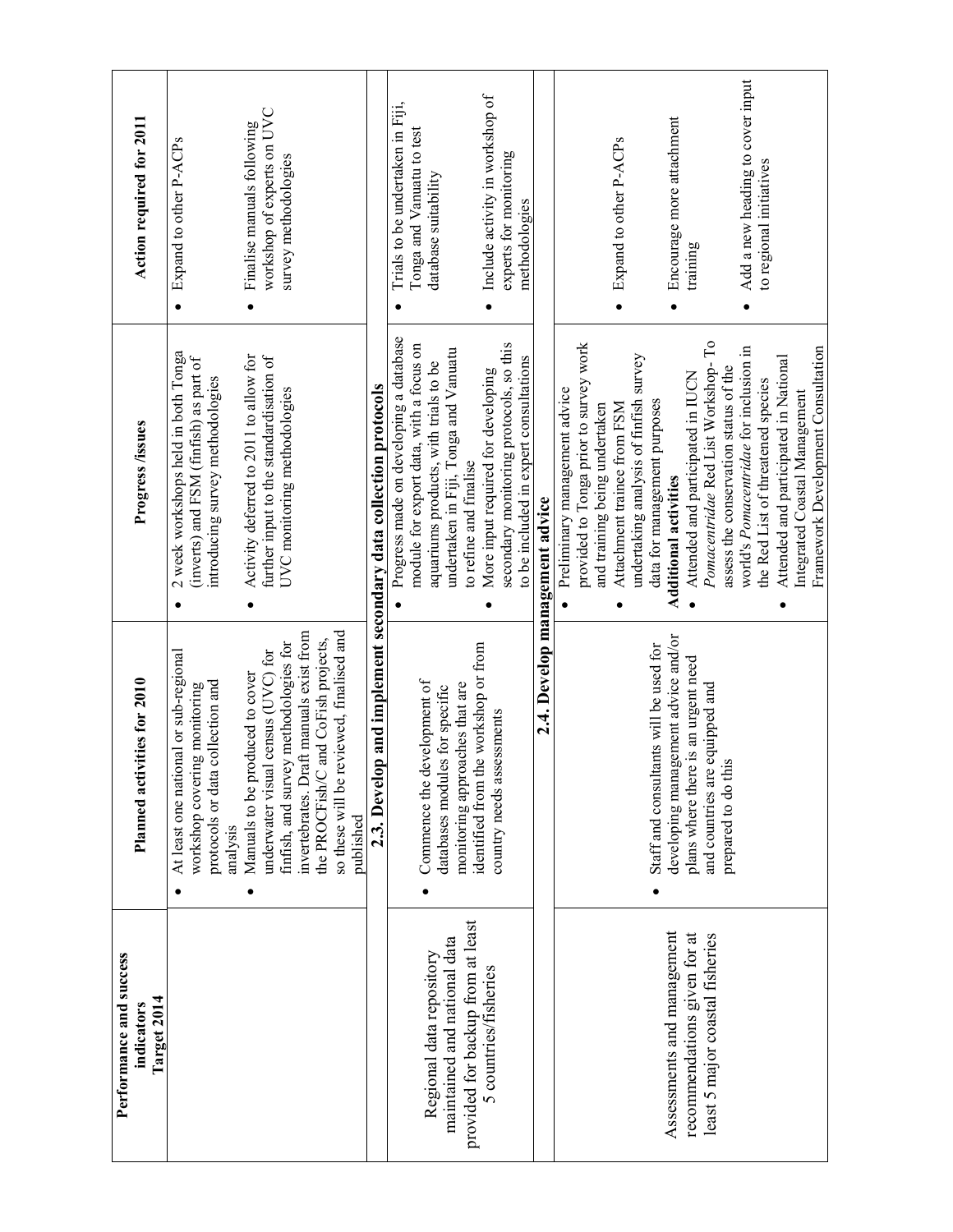| Performance and success<br>Target 2014<br>indicators                                                                            | ities for 2010<br>Planned activ                                              | Progress /issues                                                                                                                   | Action required for 2011                                                    |
|---------------------------------------------------------------------------------------------------------------------------------|------------------------------------------------------------------------------|------------------------------------------------------------------------------------------------------------------------------------|-----------------------------------------------------------------------------|
|                                                                                                                                 |                                                                              | Scoping mission to PNG to assess the<br>aquarium fish trade including the<br>management of this sector<br>in Vanuatu               |                                                                             |
| 3. Shared project activities                                                                                                    |                                                                              |                                                                                                                                    |                                                                             |
|                                                                                                                                 |                                                                              | 3.1. Cross-cutting issues                                                                                                          |                                                                             |
| gender equality, good governance<br>environmental sustainability,<br>SciCOFish contribution to<br>and human rights <sup>2</sup> | Gender analysis of the project                                               | Gender analysis study on going. First<br>results presented in December                                                             | on inputs for 2011 and next AWP<br>Convert gender analysis results          |
|                                                                                                                                 |                                                                              | 3.2. Coordination                                                                                                                  |                                                                             |
|                                                                                                                                 | g committee meeting<br>SciCOFish steerin                                     | occasion of the SPC Heads of Fisheries<br>Moved to February 2011, on the<br>meeting                                                | Held of SciCOFish steering<br>committee meeting                             |
| SciCOFish project run efficiently<br>in terms of time and resources <sup>1</sup>                                                | Visit to East Timor to identify<br>opportunities for SciCOFish<br>engagement | Needs and priorities identified with the<br><b>Fisheries Department from East Timor</b><br>on the occasion of visit of FAME        | Engagement of activities with<br>Timor Leste                                |
|                                                                                                                                 | Project reports and 2011 workplans                                           | Actual 2010 annual project report and<br>director (Oct) and visit of Fisheries<br>Officers at SPC HQ (Nov)                         | activities in terms of finances and<br>Continuation of following of<br>plan |
|                                                                                                                                 |                                                                              | 2011 annual work plan<br>3.3. Dissemination of results                                                                             |                                                                             |
| Project results presented to ACP<br>as tools-for fisheries                                                                      | Communication on Scicofish activities                                        | Publication of 15 articles on SciCOFish<br>fisheries Newsletter, Business Island<br>activities on the SPC website, SPC<br>magazine | Communication on Scicofish<br>activities                                    |
| management and decision<br>making-and adopted                                                                                   | visibility<br>Promotion of EU                                                | Production of promotional items for EU<br>Sending of 2 press releases, relayed on<br>press web sites and 2 radios<br>visibility    | Communication on Scicofish<br>Promotion of EU visibility<br>results         |

 $^2$  Suggested indicator: non provided in Contribution Agreement Suggested indicator: non provided in Contribution Agreement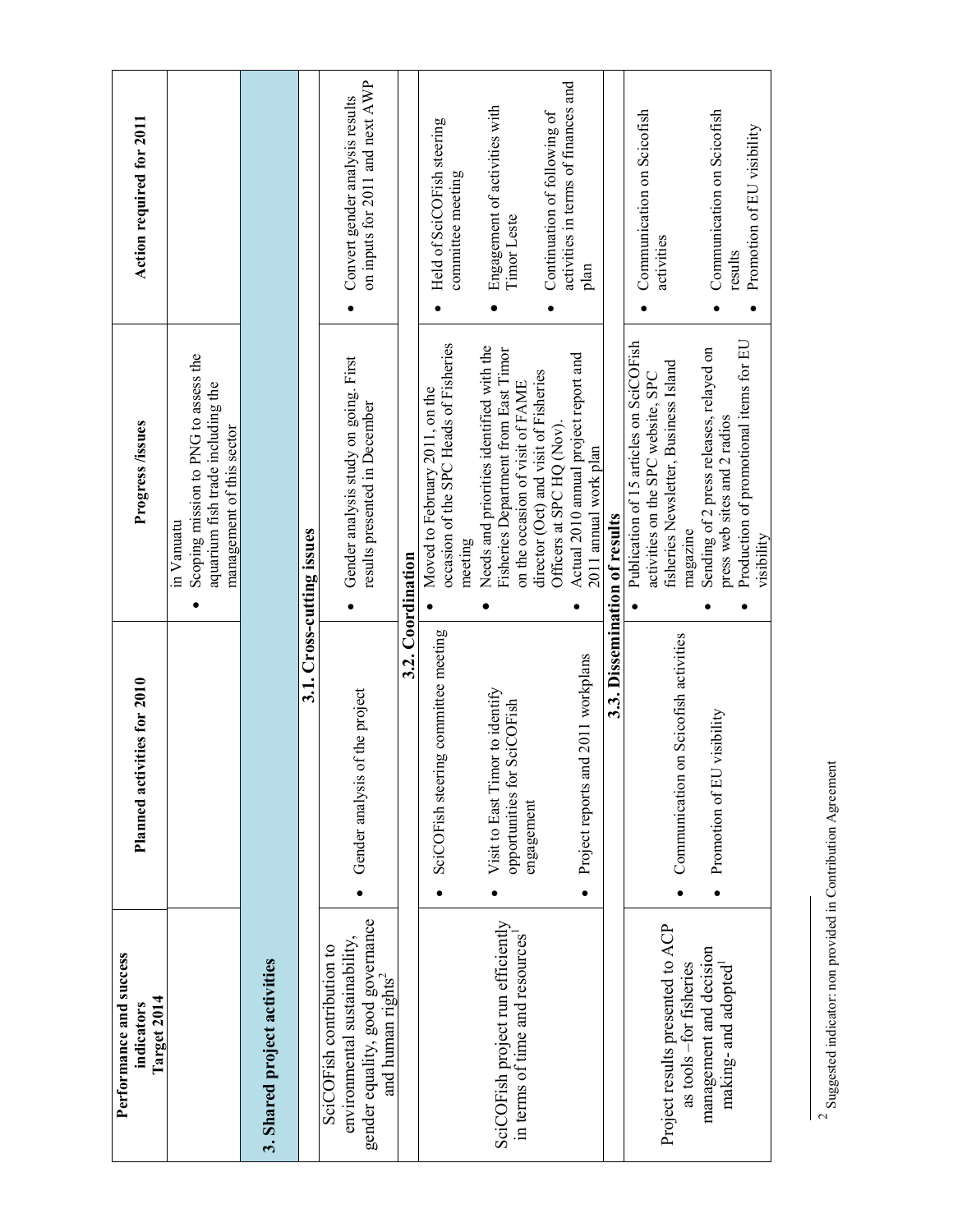| 2011 activity schedule<br>Results to be delivered - quantity,<br>quality and time<br><b>Activities 2011</b> | coastal and oceanic fisheries resources in the Pacific Islands region |                                                                                                                                                                                                                                                                                                                                                                                                                                                                                                                                                          | Project purpose: to provide a reliable and improved scientific basis for management advice and decision making in oceanic and coastal fisheries |                                                                                                                                                                                                                                                 |
|-------------------------------------------------------------------------------------------------------------|-----------------------------------------------------------------------|----------------------------------------------------------------------------------------------------------------------------------------------------------------------------------------------------------------------------------------------------------------------------------------------------------------------------------------------------------------------------------------------------------------------------------------------------------------------------------------------------------------------------------------------------------|-------------------------------------------------------------------------------------------------------------------------------------------------|-------------------------------------------------------------------------------------------------------------------------------------------------------------------------------------------------------------------------------------------------|
| Performance and success<br>Target 2014<br>indicators                                                        | <b>Overall objective:</b> conservation and sustainable use of         | sustainable yield) or lower, for<br>Tuna discards by purse seiners<br>bigeye tuna reduced to at least<br>measures adopted in each of 5<br>measureable signs of recovery<br>established under this project)<br>associate with the maximum<br>monitoring (indicators to be<br>catch (<12,000 t) confirmed<br>by 100% observer coverage<br>Fmsy (the fishing mortality<br>At least some management<br>reduced to less than $1\%$ of<br>the level required to reach<br>Effort on yellowfin and<br>observed in baseline<br>coastal areas with<br>both species |                                                                                                                                                 | WCPFC Scientific Committee<br>Observer coverage rates reach<br>assessment results for 4 main<br>regionally-agreed levels by<br>Commission for decision-<br>tuna species accepted by<br>100% of project stock<br>and forwarded to full<br>making |

ANNEX 2: 2011 annual work plan ANNEX 2:2011 annual work plan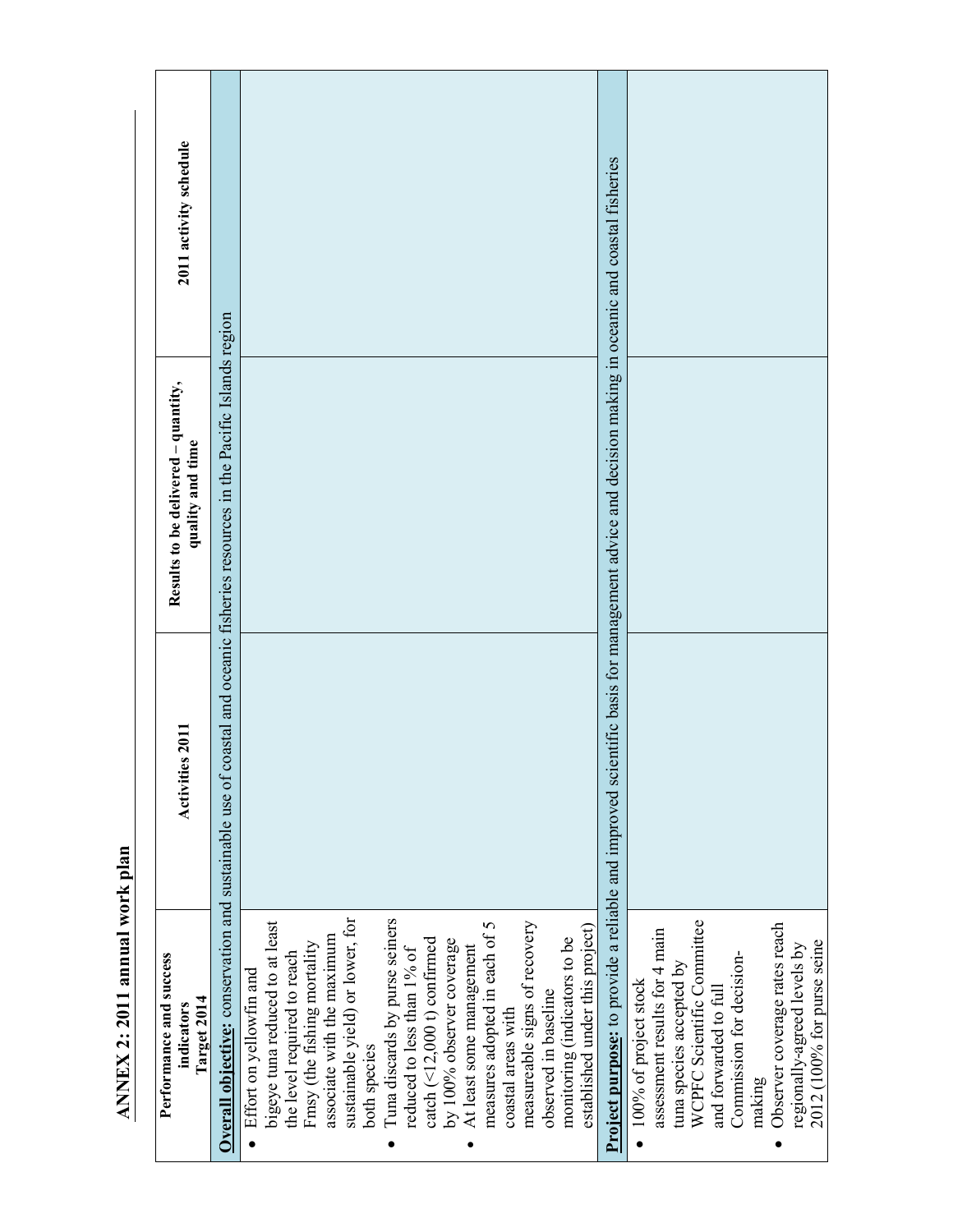| Performance and success<br>Target 2014<br>indicators                                                                                                                 | <b>Activities 2011</b>                                                                | Results to be delivered - quantity,<br>quality and time                                         | 2011 activity schedule |
|----------------------------------------------------------------------------------------------------------------------------------------------------------------------|---------------------------------------------------------------------------------------|-------------------------------------------------------------------------------------------------|------------------------|
| with project recommendations<br>management measures in line<br>vessels) with no decrease in<br>At least 5 P-ACP countries<br>adopt coastal fisheries<br>data quality |                                                                                       |                                                                                                 |                        |
| Result 1: P-ACP governments, the FFA and the WCPF<br>making and strategic positioning                                                                                |                                                                                       | C are provided with scientific data, modeling, and advice to underpin their management decision |                        |
|                                                                                                                                                                      |                                                                                       | 1.1. Observer training                                                                          |                        |
|                                                                                                                                                                      |                                                                                       | observers from 14 ACP countries<br>11 observer training courses for                             | Quarter 1 to $4$       |
|                                                                                                                                                                      | Continuation of observer training for<br>all P-ACP countries                          | from Kiribati, Marshall Islands, FSM<br>Continuation of 12 trainers' training                   | Quarter 1 to 4         |
| 300 observers trained, 10                                                                                                                                            | Continuation of trainers' training                                                    | Debriefer training workshop for 13<br>and Solomon Islands                                       | Quarter 1              |
| observer trainers and 10 observer<br>debriefers operational                                                                                                          | lebriefers' training<br>Continuation of d                                             | 2 PNG debriefing and debriefer<br>participants at SPC HQ                                        | Quarter 2 and 3        |
|                                                                                                                                                                      | Organisation of ROCW                                                                  | 1 assistance to FSM with debriefing<br>trainings                                                | Quarter 2              |
|                                                                                                                                                                      | Production of training tools                                                          | Organisation of ROCW<br>and debriefer training                                                  | Quarter 1              |
|                                                                                                                                                                      |                                                                                       | Production of training tool, a long-<br>line observer training video                            | Quarter 3              |
|                                                                                                                                                                      |                                                                                       | 1.2. Integrated tuna fisheries databases                                                        |                        |
| National tuna fisheries databases<br>operational in 15 P-ACPs                                                                                                        | Ensuring that national databases are<br>operational                                   | other countries remotely (through<br>4 in-country visits and servicing                          | Quarter $1$ to $4$     |
| Tuna data audits conducted for at                                                                                                                                    | Systematic in-country audits with<br>data audit officer                               | internet support and e-mail<br>communications)                                                  | Quarter 1 to $4$<br>٠  |
| least 10 P-ACPs                                                                                                                                                      | Reviewing national reporting system                                                   | 3 national data system audits                                                                   |                        |
| WCPFC as per their obligations<br>14 P-ACP's report data to                                                                                                          | to WCPFC to ensure that countries<br>as per their<br>provide their data<br>obligation | WCPFC with data before April the<br>14 P-ACP's reviewed to provide<br>30 <sup>th</sup>          | Quarter 1 and 2<br>٠   |
|                                                                                                                                                                      |                                                                                       |                                                                                                 |                        |

•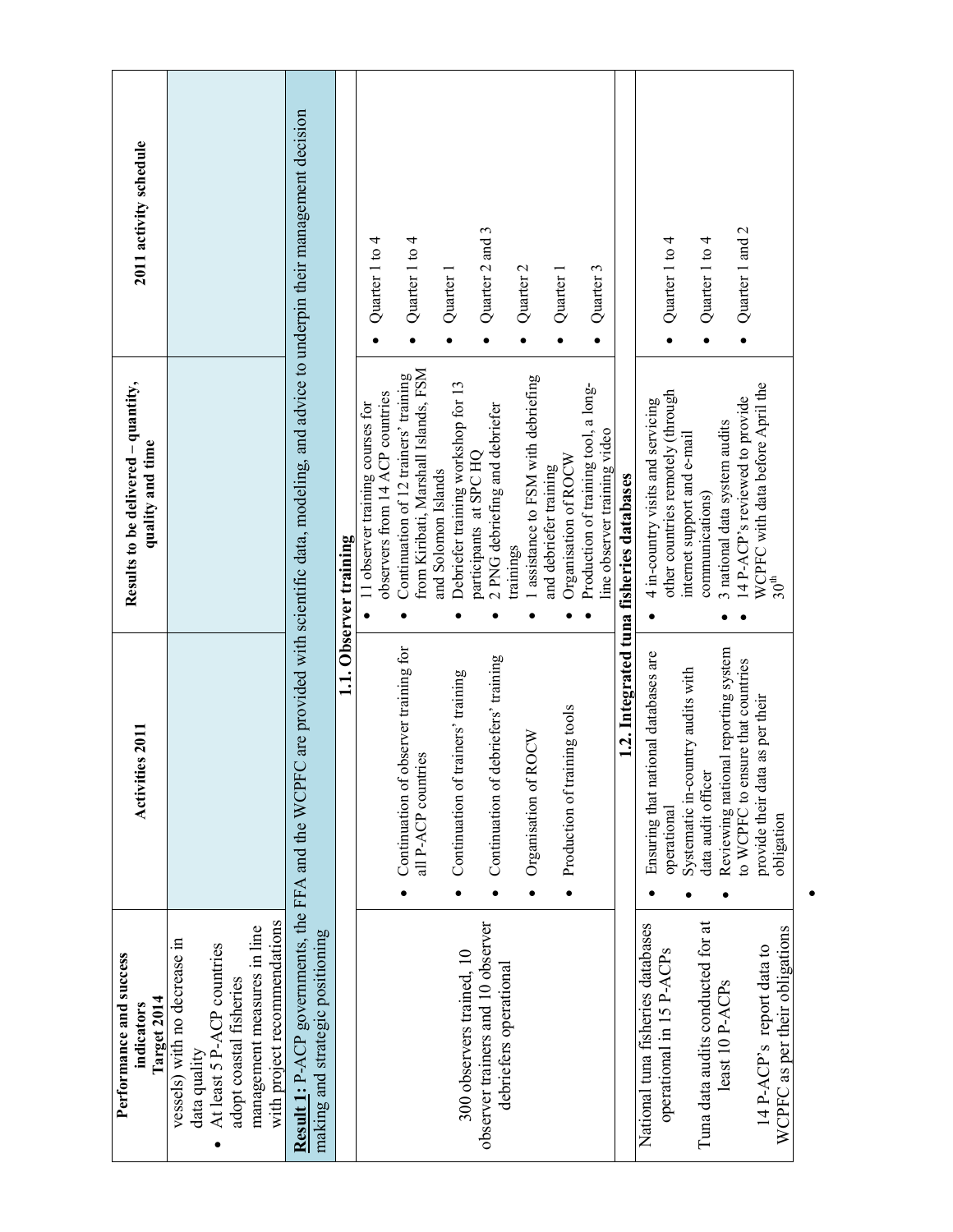| Performance and success<br>Target 2014<br>indicators                                                                                    | Activities 2011                                                                                                                                  | Results to be delivered - quantity,<br>quality and time                                                                                                                                                                                                                                                                                                                                                 | 2011 activity schedule                                                    |
|-----------------------------------------------------------------------------------------------------------------------------------------|--------------------------------------------------------------------------------------------------------------------------------------------------|---------------------------------------------------------------------------------------------------------------------------------------------------------------------------------------------------------------------------------------------------------------------------------------------------------------------------------------------------------------------------------------------------------|---------------------------------------------------------------------------|
|                                                                                                                                         | 1.3.                                                                                                                                             | Bioeconomic modeling and national advice                                                                                                                                                                                                                                                                                                                                                                |                                                                           |
| 10 region-wide stock assessments<br>latest updated data, provided to<br>for key tuna species, using the<br>decision-makers during 2010- | Continuation of NTFSR production<br>Continuation of RWSA production<br>for region-wide advice on tuna<br>fishery                                 | modeller who will help to produce 3<br>Recruitment of the bioeconomic<br>more NTFSR with bioeconomic<br>advice                                                                                                                                                                                                                                                                                          | Quarter 1                                                                 |
| 2013                                                                                                                                    | for national advice on tuna fishery<br>Introduction of the bioeconomic                                                                           | 1 regional tuna fishery status report<br>3 RWSA for bigeye, yellowfin and                                                                                                                                                                                                                                                                                                                               | Quarter 2,3 and 4<br>Quarter 3                                            |
| providing bioeconomic modelling<br>1 regional and 10 national reports<br>advice                                                         | at national level on<br>advice in the NTFSR<br>Capacity building<br>stock assessment                                                             | Country visit and attachment training<br>at SPC HQ for Cook Islands<br>skipjack tuna                                                                                                                                                                                                                                                                                                                    | Quarter 1                                                                 |
|                                                                                                                                         |                                                                                                                                                  | 1.4. Ecosystem modeling of management and climate change                                                                                                                                                                                                                                                                                                                                                |                                                                           |
| (including Timor Leste) providing<br>1 regional and 10 national reports                                                                 | response at the regional and national<br>Use of SEAPODYM to estimate the<br>levels to exploitation, management<br>intervention and environmental | Model validation experiments for<br>skipjack, bigeye, yellowfin and<br>albacore tuna's completed                                                                                                                                                                                                                                                                                                        | Quarter 1-2                                                               |
| vulnerability to environmental<br>variability including climate<br>advice on tuna resource                                              | for providing advice on tuna resource<br>Continuation of reports production<br>variability                                                       | First national report drafted and sent<br>Draft of Regional Report to be<br>completed and sent for review                                                                                                                                                                                                                                                                                               | Quarters 3 and 4<br>Quarters 3 to4<br>$\bullet$                           |
| change                                                                                                                                  | vulnerability to environmental<br>variability                                                                                                    | for review                                                                                                                                                                                                                                                                                                                                                                                              |                                                                           |
|                                                                                                                                         | $1.5 \text{ V}$                                                                                                                                  | alidate key model parameters through tagging                                                                                                                                                                                                                                                                                                                                                            |                                                                           |
| 5,000 tuna tagged of which 80%<br>are bigeye <sup>3</sup>                                                                               | focusing on bigeye tuna in the central<br>One-two month tuna tagging cruise<br>Pacific                                                           | recoveries into database for inclusion<br>Incorporation of releases and<br>in stock assessment                                                                                                                                                                                                                                                                                                          | Quarter 1-3                                                               |
|                                                                                                                                         | Implementation of tag recovery<br>procedures                                                                                                     | Information paper provided to the<br>WCPFC on cruise achievements.                                                                                                                                                                                                                                                                                                                                      | Quarters 3<br>$\bullet$                                                   |
| monitor coastal fisheries, scientific advice to inform man                                                                              |                                                                                                                                                  | sustainable management of these resources. : P-ACP governments, private sector and communities will be provided with technical methods and training to<br>nagement decisions and development of in-country capacity to evaluate their effectiveness<br>Result 2: P-ACP governments, private sector and communities are equipped to monitor coastal fisheries to provide scientific advice in support of |                                                                           |
|                                                                                                                                         |                                                                                                                                                  | 2.1. Conduct stakeholder consultation                                                                                                                                                                                                                                                                                                                                                                   |                                                                           |
| Country specific needs prioritised<br>for all P-ACPs                                                                                    | Travel or correspond with at least 5<br>countries to identify management                                                                         | Matrix of priority activities produced<br>for at least 5 countries                                                                                                                                                                                                                                                                                                                                      | 1 country in quarter 1, 2 in quarter 2<br>and 2 in quarter 3<br>$\bullet$ |

<sup>&</sup>lt;sup>3</sup> Suggested indicator: non provided in Contribution Agreement Suggested indicator: non provided in Contribution Agreement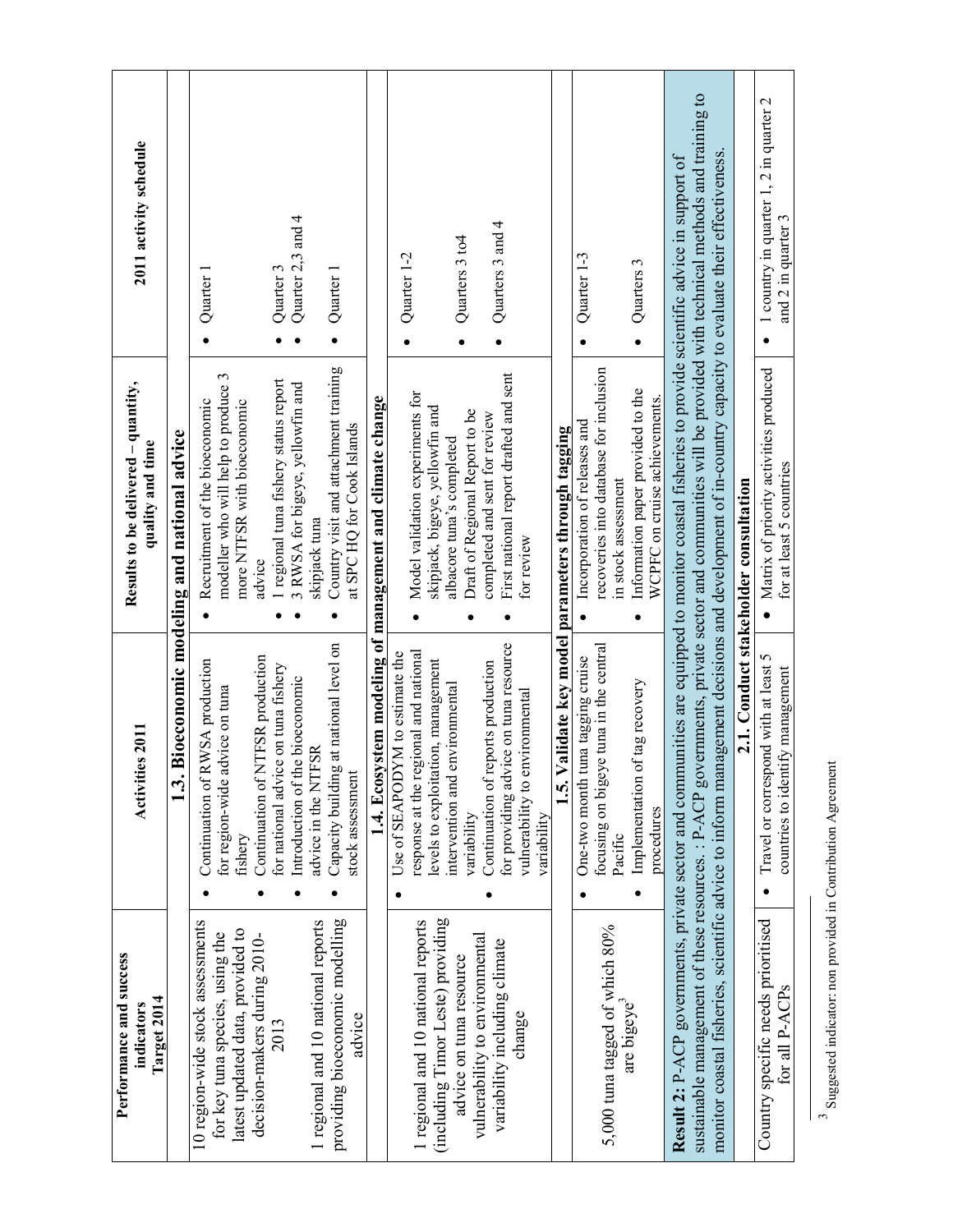| Performance and success<br>Target 2014<br>indicators             | Activities 2011                                                                                         | Results to be delivered - quantity,<br>quality and time              | 2011 activity schedule                               |
|------------------------------------------------------------------|---------------------------------------------------------------------------------------------------------|----------------------------------------------------------------------|------------------------------------------------------|
|                                                                  | eeds and prioritise<br>and monitoring n<br>these                                                        |                                                                      |                                                      |
|                                                                  | Incorporate management and                                                                              | Two JCS documents incorporate                                        | 1 country in quarter 2 and 1 in quarter<br>$\bullet$ |
|                                                                  | monitoring priorities in at least 2<br>joint country strategy documents                                 | management and monitoring<br>priorities                              |                                                      |
|                                                                  | 2.2. Develop                                                                                            | local capacity to implement field monitoring protocols               |                                                      |
|                                                                  | workshops/trainings on finfish UVC<br>Undertake at least 2 national                                     | trained and competent in conducting<br>A minimum of 12 country staff | 1 country in each of quarters 2, 3 and               |
|                                                                  | Undertake at least 3 national<br>methodologies                                                          | A minimum of 18 country staff<br>finfish UVC surveys                 |                                                      |
|                                                                  | workshops/trainings on invertebrate<br>survey methodologies                                             | trained and competent in conducting                                  | 1 country in each quarter<br>$\bullet$               |
|                                                                  | Hold a workshop of invited experts<br>to develop standards for different                                | Agreement on standards for different<br>invertebrate surveys.        | Workshop held in quarter 2<br>$\bullet$              |
|                                                                  | survey methodologies                                                                                    | survey methodologies                                                 |                                                      |
| implemented and sustained in at<br>Standard monitoring protocols | manual incorporating standards from<br>Finalise and publish a finfish UVC<br>workshop of experts        | Manual produced and distributed in<br>the region                     | Manual finalised in quarter 3<br>$\bullet$           |
|                                                                  | incorporating outcomes of workshop<br>Finalise and publish an invertebrate<br>survey methodology manual | Manual produced and distributed in<br>the region                     | Manual finalised in quarter 4<br>$\bullet$           |
|                                                                  | of experts                                                                                              |                                                                      |                                                      |
|                                                                  | Develop draft survey manuals for<br>market and/or creel surveys                                         | Drafts of 1 or 2 manuals covering<br>market and/or creel surveys     | Draft manuals produced in quarters 3<br>٠            |
|                                                                  | following the workshop of experts                                                                       |                                                                      | and 4                                                |
|                                                                  | countries and assess<br>Field test the new market and/or<br>creel survey in 2                           | Manuals trialled and modified as<br>$\bullet$                        | Field testing in quarter 4<br>$\bullet$              |
|                                                                  | the methodology                                                                                         | necessary                                                            |                                                      |
|                                                                  |                                                                                                         | 2.3. Develop and implement secondary data collection protocols       |                                                      |
|                                                                  | e module for export<br>Regional databas                                                                 | Operational database module for                                      | Quarter 1                                            |
| Regional data repository                                         | data developed                                                                                          | export data                                                          |                                                      |
| maintained and national data                                     | module trialled in<br>Export database                                                                   | Database modified in line with                                       | Quarter 2                                            |
| provided for backup from at least                                | three countries with national<br>databases established                                                  | results from trials                                                  |                                                      |
| 5 countries/fisheries                                            | Database module for market and/or                                                                       | Operational database module for                                      | Quarter 3                                            |
|                                                                  | creel surveys developed and tested                                                                      | market and/or creel surveys                                          |                                                      |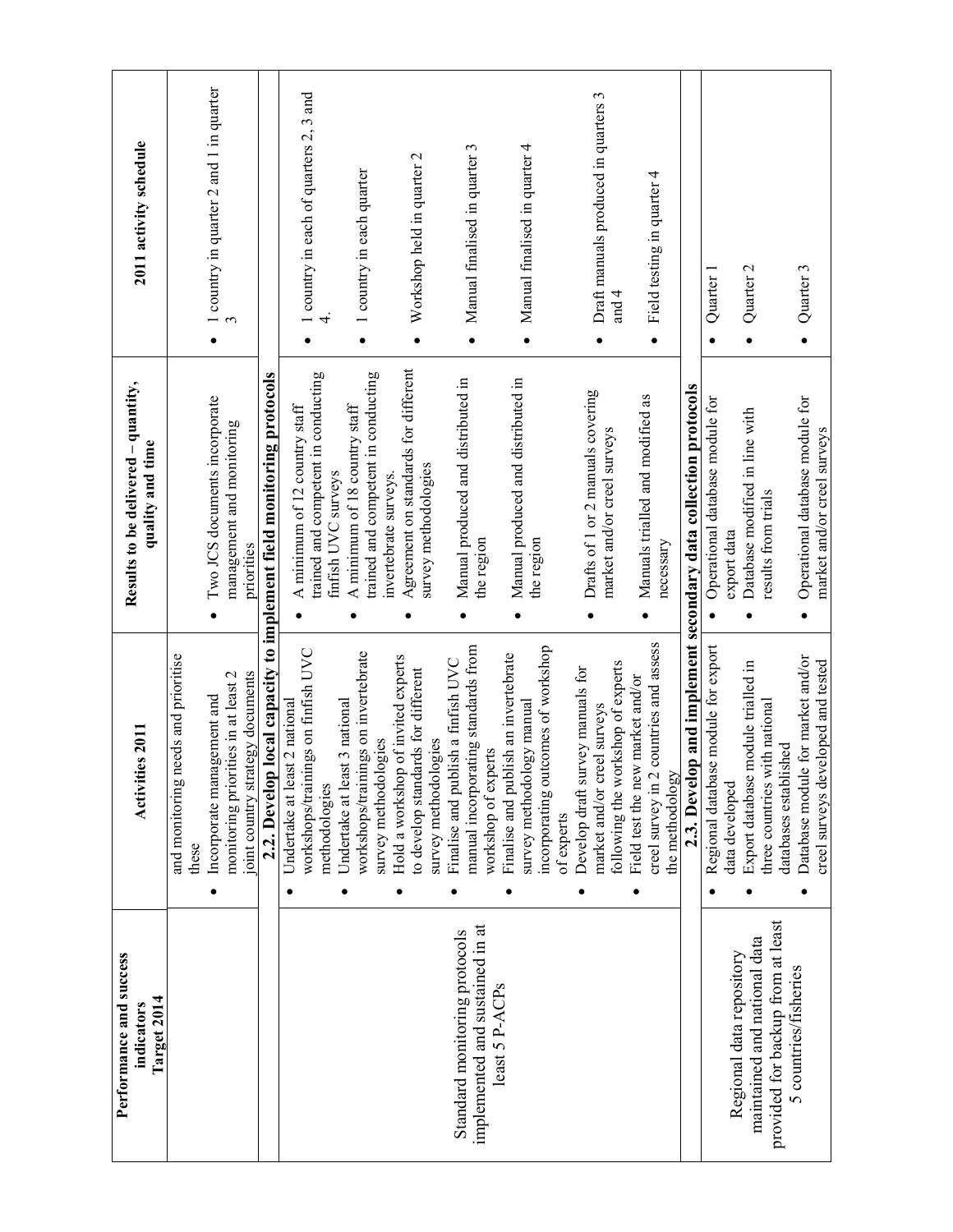| Performance and success<br>Target 2014<br>indicators       | Activities 2011                                                                                                                                                              | Results to be delivered - quantity,<br>quality and time                                              | 2011 activity schedule         |
|------------------------------------------------------------|------------------------------------------------------------------------------------------------------------------------------------------------------------------------------|------------------------------------------------------------------------------------------------------|--------------------------------|
|                                                            | for catch and effort<br>coastal fisheries<br>data developed and trialled<br>Database module<br>of nearshore and                                                              | Database module under construction<br>for catch and effort data                                      | Quarter 4                      |
|                                                            | the new SPC document management<br>monitoring document database into<br>Integration of current coastal<br>fisheries management and<br>system                                 | documents integrated in new system<br>All monitoring and management                                  | Quarter 3 and 4<br>$\bullet$   |
|                                                            | National export data provided by at<br>least 1 country                                                                                                                       | National export data backed up at<br>SPC for 1 country                                               | Quarter 3                      |
|                                                            | training and subsequent surveys<br>least 1 country<br>National data from monitoring<br>provided from at                                                                      | National monitoring and survey data<br>backed up at SPC for 1 country                                | Quarter 4                      |
|                                                            |                                                                                                                                                                              | 2.4. Develop management advice                                                                       |                                |
|                                                            | and/or survey data undertaken for 2<br>countries and management advice<br>Assessment of finfish monitoring<br>provided                                                       | recommendations for finfish fisheries<br>in 2 countries provided<br>Management advice/               | Quarter 2 and 4                |
| Assessments and management<br>recommendations given for at | and/or monitoring data undertaken<br>Assessment of invertebrate survey<br>for 3 countries and management<br>advice provided                                                  | recommendations for invertebrate<br>fisheries in 3 countries provided<br>Management advice/          | Quarter 2, 3 and4<br>$\bullet$ |
| least 5 major coastal fisheries                            | Attachments from at least 3 countries<br>undertake training and analysis of<br>for developing<br>management arrangements<br>Participate in regional and<br>their data at SPC | analysis and interpretation of data for<br>Three national staff trained in data<br>management advice | Quarter 2, 3 and4              |
|                                                            | nonitoring and/or<br>international meetings covering<br>coastal fisheries 1<br>management                                                                                    | Regional and international meetings<br>attended as needed                                            | As needed during the year.     |
| 3. Shared project activities                               |                                                                                                                                                                              |                                                                                                      |                                |
|                                                            |                                                                                                                                                                              | 3.1. Cross-cutting issues                                                                            |                                |
| environmental sustainability<br>SciCOFish contribution to  | Convert gender analysis results on<br>inputs for 2011 and next AWP                                                                                                           | Use of gender toolkit for SciCOFish<br>activities                                                    | Quarter 2 and 3                |